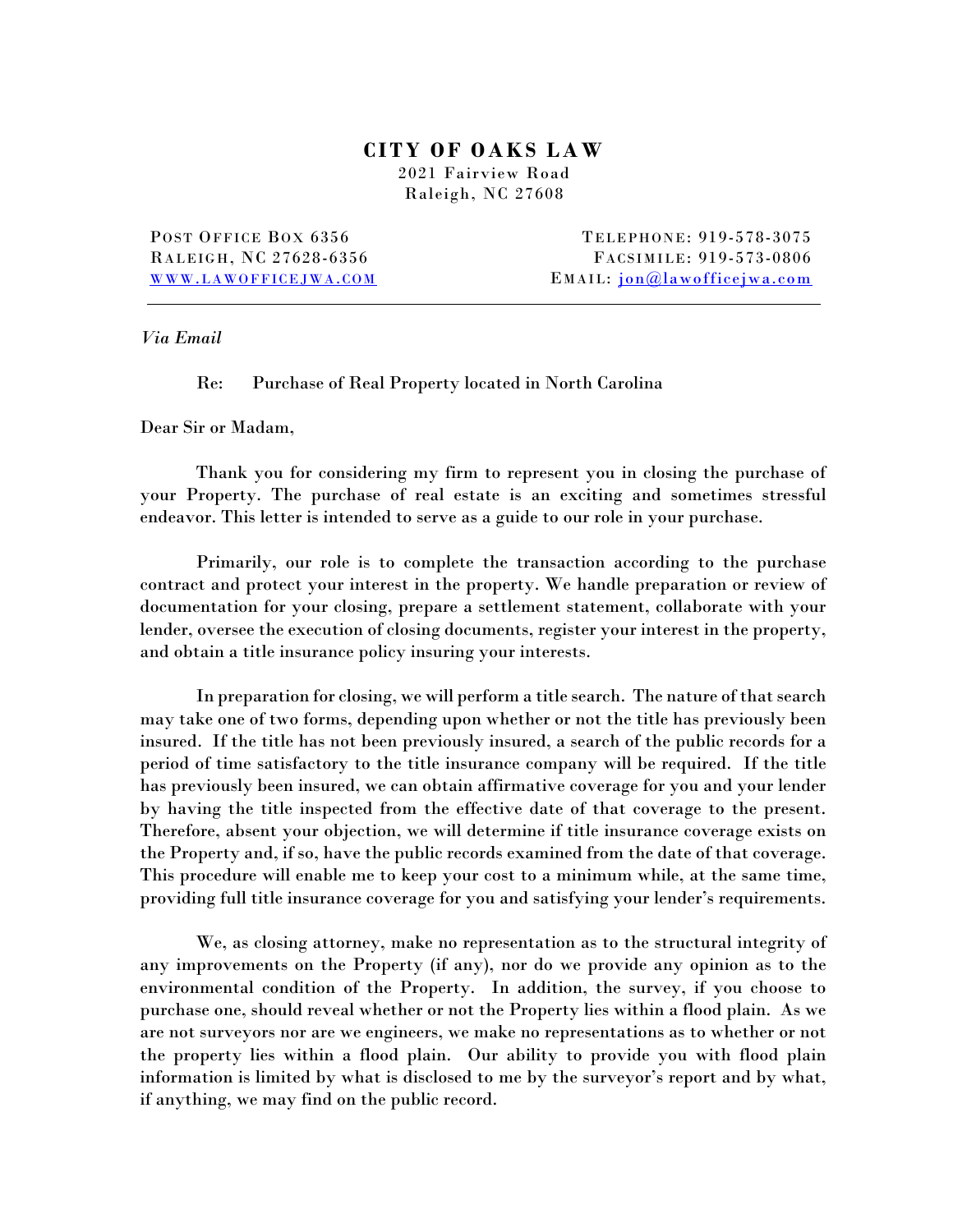A survey of the Property may reveal the existence of boundary overlaps, gaps, gores or encroachments affecting the Property. If you want me to order a survey of your property, please advise me of that in writing within 48 hours of your receipt of this letter. For your reference, if you elect not to have a survey performed, your title insurance policy will contain an exception as to matters of survey which could prove problematic for you in the future if there are encroachments or other survey defects.

Presumably you have been provided copies of restrictive covenants applicable to the Property by your real estate agent or the Seller. If you have not, you should obtain a copy of such covenants to be certain your proposed use of the Property is consistent with those restrictions. In that we have not yet searched the title to the Property, we do not have copies of any such restrictions. If you want us to obtain copies of such restrictions for you, we will be glad to do so in the course of our title search. Please let us know if you want me to provide them to you.

We will be in touch with you to confirm your closing date and time. In the event you are unable to attend the closing, please let me know immediately. It is possible to close by Power of Attorney if necessary, but your lender must approve that procedure in advance of closing, and necessary document preparation must be completed prior to the date of closing.

Our fee for the above service is \$925.00. In addition to the foregoing at fee, you will also be responsible for payment of any extraordinary expenses incurred by our firm in connection with your closing such as overnight fees, courier fees, and bank charges, each and all of which will be set out on the Settlement Statement at closing.

Upon receipt of your closing package, a closing statement will be prepared by our office. Until that time, we will be unable to provide you with the dollar amount of funds needed to close. When that number is available, we will let you know immediately. Please note that you will need to bring those funds to closing in the form of a wire or certified or cashier's check made payable to City of Oaks Law in order for us to comply with State Bar requirements.

Also, please remember to bring your drivers' license or some other form of picture I.D., as many of the documents need to be notarized.

All funds received on behalf of a client will be deposited in a trust account that complies with State Bar requirements. A reasonable dormancy fee shall be charged against any remaining funds in the client's trust account which are not claimed after notice to the client and issuance of a refund check six months from the date of the conclusion of the representation. The charge shall be based on time and effort spent making reasonable efforts to contact you and return funds.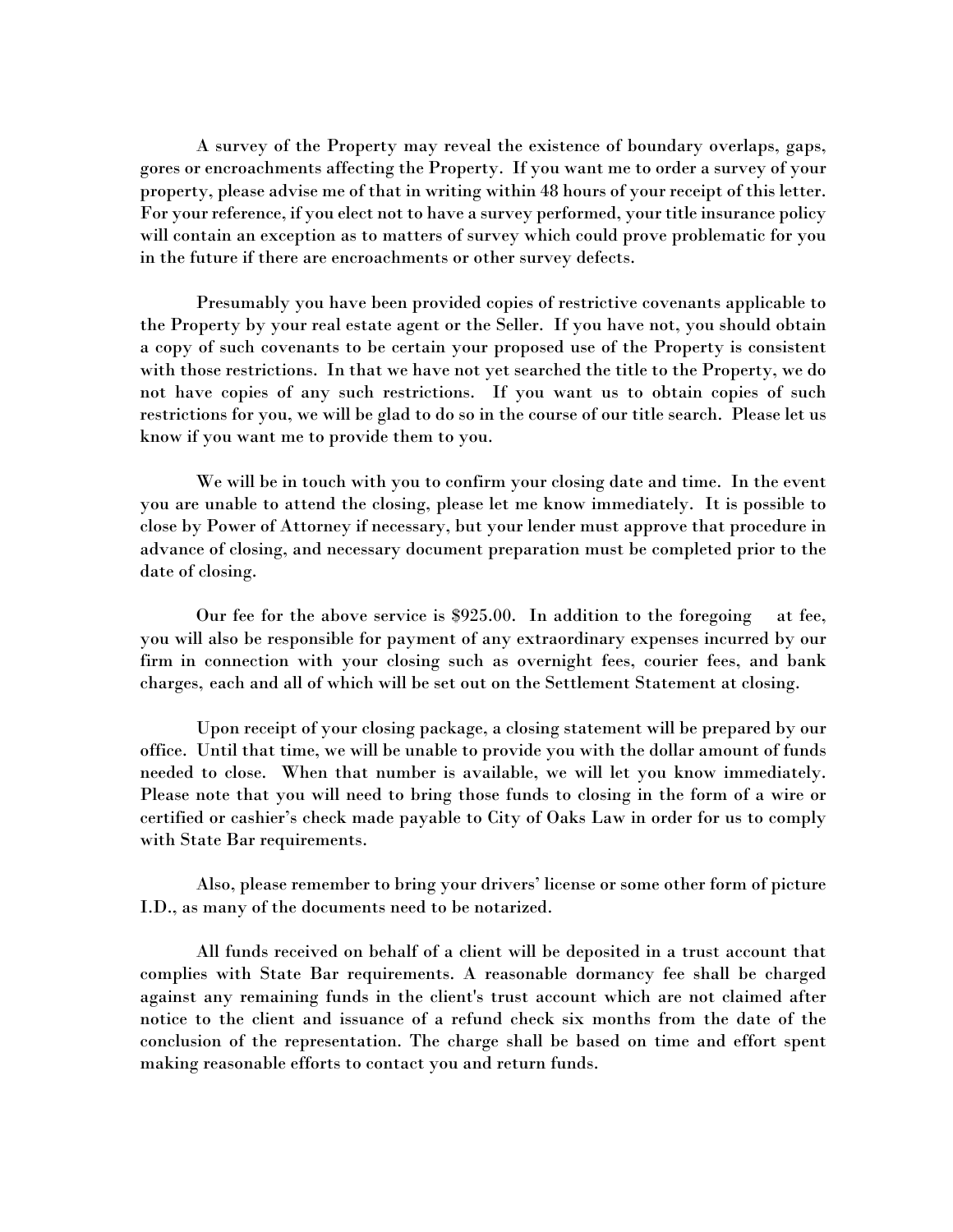BEFORE SENDING ANY WIRE, CALL OUR OFFICE TO VERIFY THE INSTRUCTIONS. WE WILL NOT CHANGE WIRING INSTRUCTIONS. IF YOU RECEIVE WIRING INSTRUCTIONS FOR A DIFFERENT BANK, BRANCH LOCATION, ACCOUNT NAME OR ACCOUNT NUMBER, THEY SHOULD BE PRESUMED TO BE FRAUDULENT. DO NOT SEND ANY FUNDS AND CONTACT OUR OFFICE IMMEDIATELY. FAILURE TO FOLLOW THIS PROCEDURE ENDANGERS YOUR FUNDS.

Should you have any questions regarding your closing at any time, please do not hesitate to contact me. We will be glad to answer any questions you may have.

Sincerely,

THE LAW OFFICE OF JONATHAN W. ANDERSON, PLLC

W. Hah

Jonathan W. Anderson

By signing below, you are acknowledging the retention of my services in this matter.

Print Name: Print Name:

 $X$  and  $X$  and  $X$  and  $X$  and  $X$